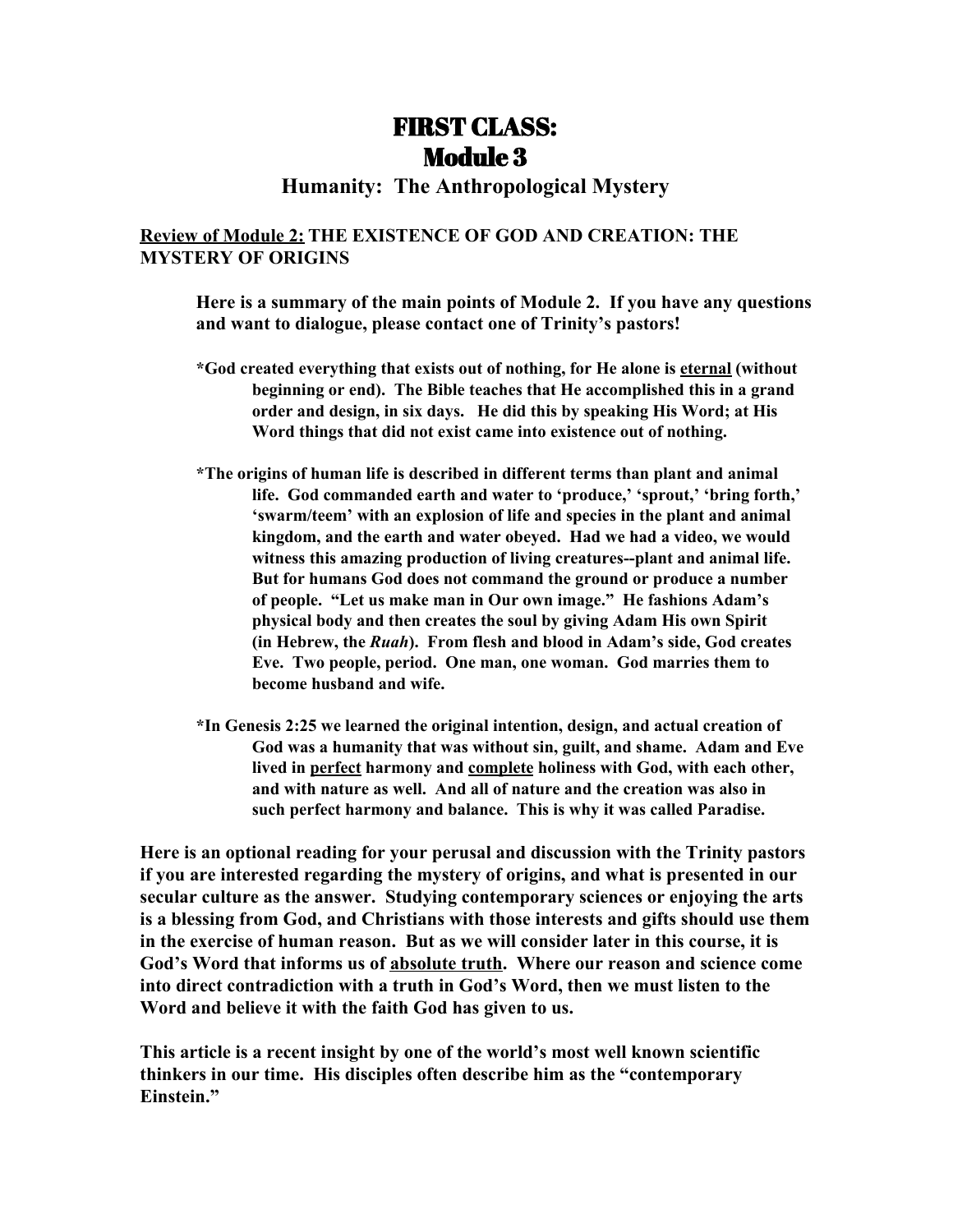#### **If you are not interested then proceed to page 2 for this Module's lesson. Addendum-1a**

**It's the biggest question in the universe. What happened before the Big Bang? Now world-famous physicist Stephen Hawking says he has an answer. "The boundary condition of the universe ... is that it has no boundary," Hawking tells the National Geographic's** *Star Talk* **show this weekend. In other words, there is no time before time began as time was always there. It was just different.**

**He tells physicist Neil deGrasse Tyson that amid the almost infinitely small quantum foam of the singularity before the Big Bang, time existed in a 'bent'" state. It was distorted along another dimension — always getting fractionally closer to, but never becoming, nothing. So there never was a Big Bang that created something from nothing. It's just looks that way from our point of perspective.**

**"All the evidence seems to indicate, that the universe has not existed forever, but that it had a** beginning, about 15 billion years ago," [Hawking](http://www.hawking.org.uk/the-beginning-of-time.html) says in one of his lectures. "There must have been a **beginning. Otherwise, the universe would be in a state of complete disorder by now, and everything would be at the same temperature. In an infinite and everlasting universe, every line of sight would** end on the surface of a star. This would mean that the night sky would have been as bright as the surface of the Sun. The only way of avoiding this problem would be if, for some reason, the stars did **not shine before a certain time."**

**But things were different at the Big Bang. "The density would have been infinite," Hawking says.** "It would have been what is called, a singularity. At a singularity, all the laws of physics would have **broken down. This means that the state of the universe, after the Big Bang, will not depend on anything that may have happened before, because the deterministic laws that govern the universe will break down in the Big Bang." This has long posed a serious problem for physics, he says.**

**"Since events before the Big Bang have no observational consequences, one may as well cut them out** of the theory, and say that time began at the Big Bang. Events before the Big Bang, are simply not **defined, because there's no way one could measure what happened at them."**

**But there are ways to figure out what came before, he says.**

#### **Addendum-1b**

**"Quantum theory introduces a new idea, that of imaginary time. Imaginary time may sound like** science fiction, and it has been brought into *Doctor Who*. But nevertheless, it is a genuine scientific concept. One can picture it in the following way. One can think of ordinary, real, time as a horizontal line. On the left, one has the past, and on the right, the future. But there's another kind of time in the **vertical direction. This is called imaginary time, because it is not the kind of time we normally experience. But in a sense, it is just as real as what we call real time." This has enormous implications when it comes to the Big Bang.**

**"James Hartle of the University of California Santa Barbara, and I have proposed that space and imaginary time together, are indeed finite in extent, but without boundary. They would be like the** surface of the Earth, but with two more dimensions. The surface of the Earth is finite in extent, but it **doesn't have any boundaries or edges. I have been around the world, and I didn't fall off. "**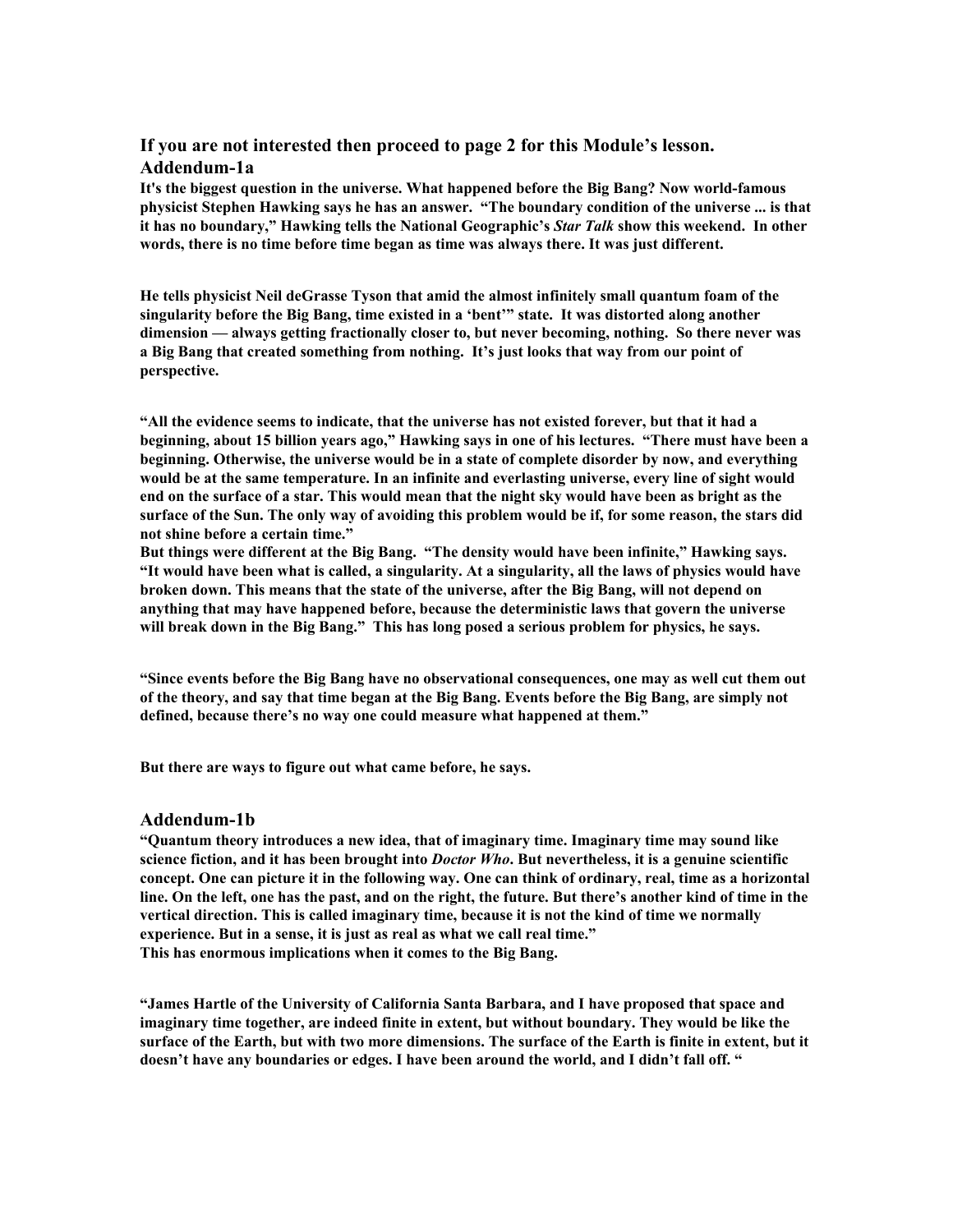**There's no raw physics that supports his idea. Yet. But Hawking's insight has proven right before.** What we do know is that when it comes to the Big Bang — and black holes — our understanding of **physics breaks down. The only certainty about the infinitesimally small quantum building blocks of our universe is that they are uncertain. Simply observing them can cause them to change. They can** be in two places — or two states — at once. They seem to be a physical embodiment of probability **and potential: elements of reality that haven't quite yet decided what they're going to do. While it** dictates our lives, we still don't know what time is. Or exactly where it comes from. We know how it **works. We know its effects. It's like gravity.**

It doesn't entirely seem to fit in the 'big' world of the physics we experience, nor the 'weird' world of the subatomic. But, like the strange behavior of quantum physics, perhaps time has a lot more left to **tell.**

*This story originally appeared in [news.com.au.](http://www.news.com.au/technology/science/space/stephen-hawking-argues-time-did-not-begin-with-the-big-bang-it-was-just-going-in-a-different-direction/news-story/0c36b41d82c13eab2e8b92b9b974010b)*

**2**

**Read again Genesis 1:26-31 and note the following details:**

**+The singular and the plural is used for God; however, as most Hebrew scholars contend, the plural in Genesis 1 is a grammatical device a majestic plural. The oneness of God is set forth by assumption and by language in these first chapters of Genesis. God does not offer a proof of His existence. He is there! He is the "always has been there!" He exists in eternity. He calls forth "the beginning," space and time, and begins to create out of nothing all that will come to exist. This is the GOD of Genesis 1:26-31 who— \*says on the sixth day, "Let us make man in our image, after our likeness. . ." So He Himself calls forth the plural within the singular! Within Him "One" is the "Us." God is both One and Us! Hmmm. . . \*and then He does what He said He was going to do: He creates M\_\_\_\_ in His own i\_\_\_\_\_\_\_\_\_\_ +Now the text moves to anthropological (human) truths and revelations. \*In chapter one, verse twenty-seven, man, too, has both a singular and a plural (dual) context: man is a him and man is a** them, that is, m and f **\*Man as him and also as them is blessed: blessed to be f\_\_\_\_\_\_\_\_\_\_\_ and to m\_\_\_\_\_\_\_\_\_\_\_\_\_ (as were the plants and animals commanded and blessed to multiply their** *kin* [Hebrew]**, or**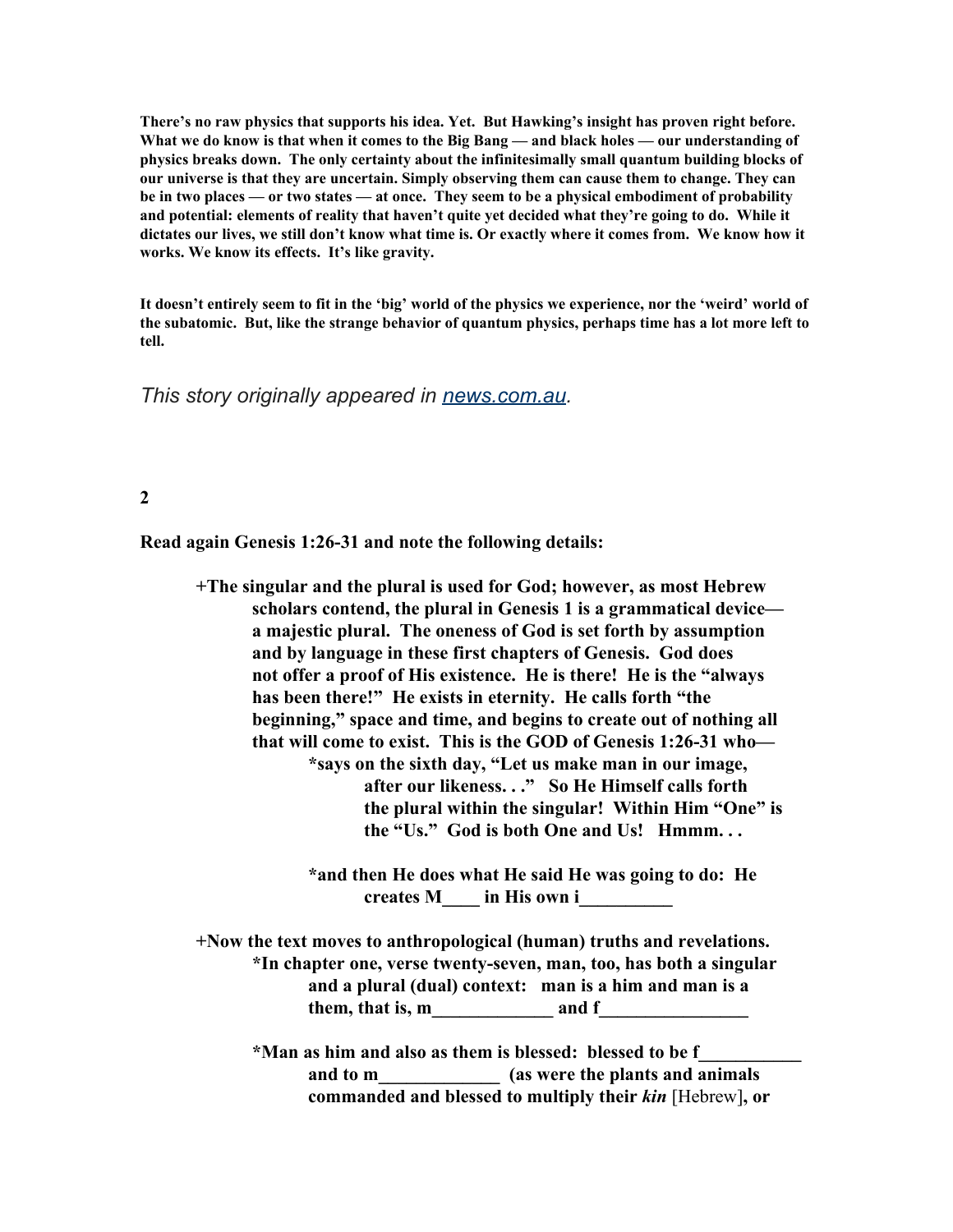**species). But then God gives to man something above and beyond what was given to plants and animals; man (him and them) are to have d\_\_\_\_\_\_\_\_\_\_\_\_\_\_\_\_\_ over the earth and all the created living creatures.**

> **How has this aspect of the human kingdom become less than popular in our contemporary culture, yet no less necessary for survival not only of human but of plant and animal life?**

**\*In verses 29-30 God cares for all His living creatures by providing food and nutrition. In the original design and creation, the diet of both human and animal kingdoms did not include other living beings. . .**

**\*How does verse 31 summarizes the entire divine creation?**

### **3**

**Read again Genesis 2:8-17 to complete these anthropological revelations of human life before corruption and sin. . .**

- **+God provides Adam a home, not a mythological but a definite, geographical location called E\_\_\_\_\_\_\_\_. According to 2:10-14 where was this first home of humanity?**
	- **In the land of E\_\_\_\_\_\_, God Himself plants a garden for Adam, according to 2:8-9. In the middle of this garden are two trees we discover are named, special trees. What are the names of the two trees, and which tree is restricted?**

**+Adam is given vocation and work as he begins to fulfill his task of care, management, and stewardship of planet earth. According to 2:15 what seems to be his occupation?**

**And in 2:19-20, Adam is given a special task as part of his being entrusted to manage creation; he is asked to do what?**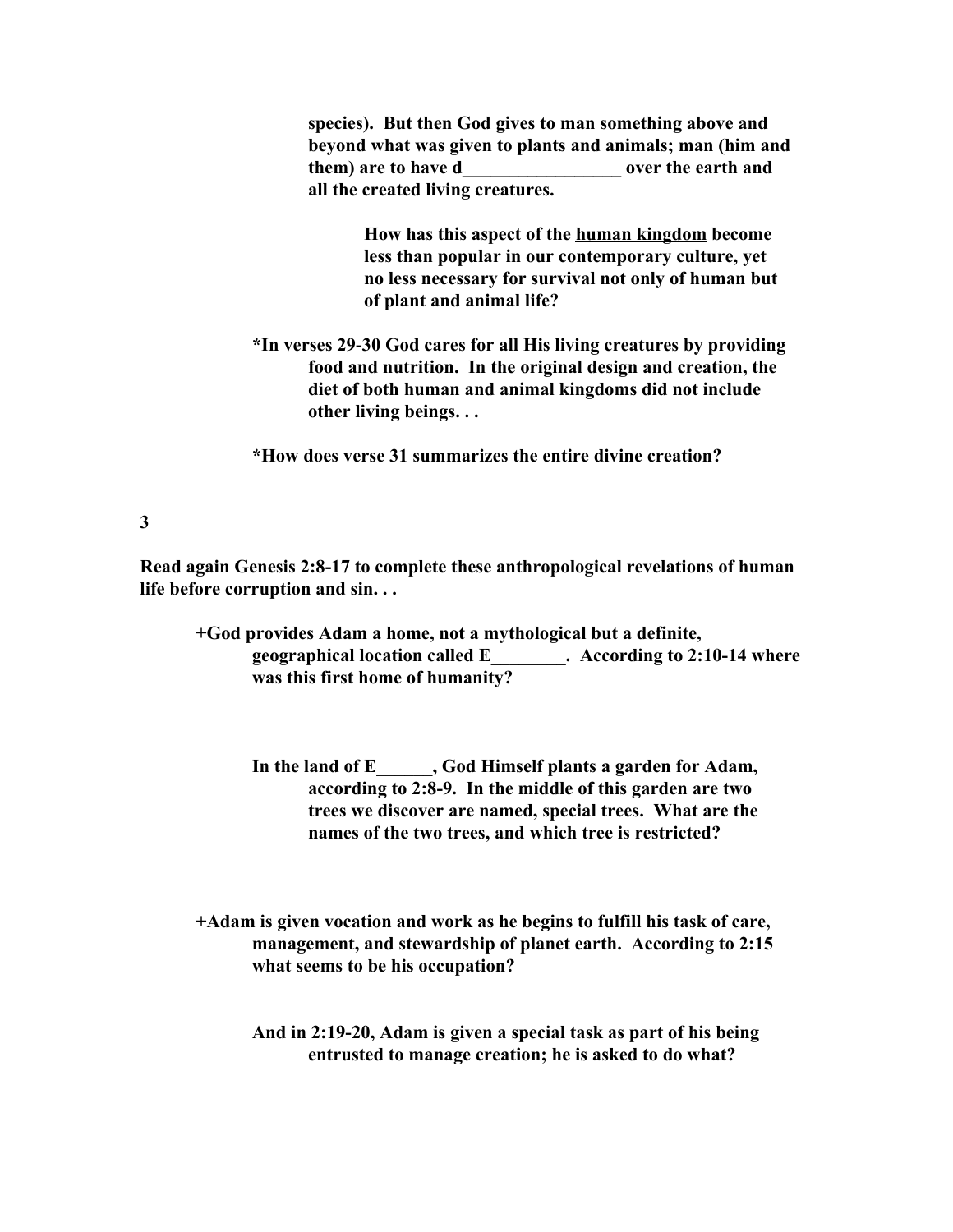**+As Adam lives out his initial days on earth he discovers he is alone.**

**+What is Adam's reaction when He receives from God the gift of woman?**

**+In 2:24, the creation of the first Man (Adam) and Woman is also the introduction of the divine institution of marriage, for the Woman is called his w\_\_\_\_\_\_. Did the Woman have a Father to give her to her husband? Who performed the first wedding?**

**This initial marriage defines the future of human society. In verse 24, marriage is defined in verbs, actions:**

> **\*the married will leave their parents' households \*the married will hold fast to each other, the Man to his wife \*they shall become one flesh** [in Hebrew, a physical term describing the oneness of sexual intercourse]

**4**

**Again, it is in 2:25 the holiness, perfection, and original goodness of God's design, humanity in His image is described by how the man and his wife see each other and treat each other. . .and this state is?**

**Genesis Chapter Three is the historical narrative neither God nor we wish had ever been written. But the events of this chapter did happen, and God's original design and intention for earth and His human race were radically altered for the worst. Again the grammar of this chapter is narrative non-fiction; whether people choose to believe it is historical fact or myth does not affect the grammar and the text. It claims to be the record of what actually happened at the beginning of earth's and human history. Christians believe this is historical fact, and a most significant event in all of human history.**

**Our first parents made a choice while they were still holy, bearing the image of God their Creator. They were not naïve about what they were doing, although they were up against a formidable foe who cultivated vulnerability in them and went for the jugular. Their act of rebellion against God and His clear commandment to not worship and eat at the Tree of the Knowledge of Good and Evil clearly signaled their desire to not be limited by their "creaturely-ness." The temptation was that by this single action they would acquire equality with God, perhaps advance in some way from creatures to creators themselves, and take charge of their own lives. Read the entire chapter and write your observations and questions below:**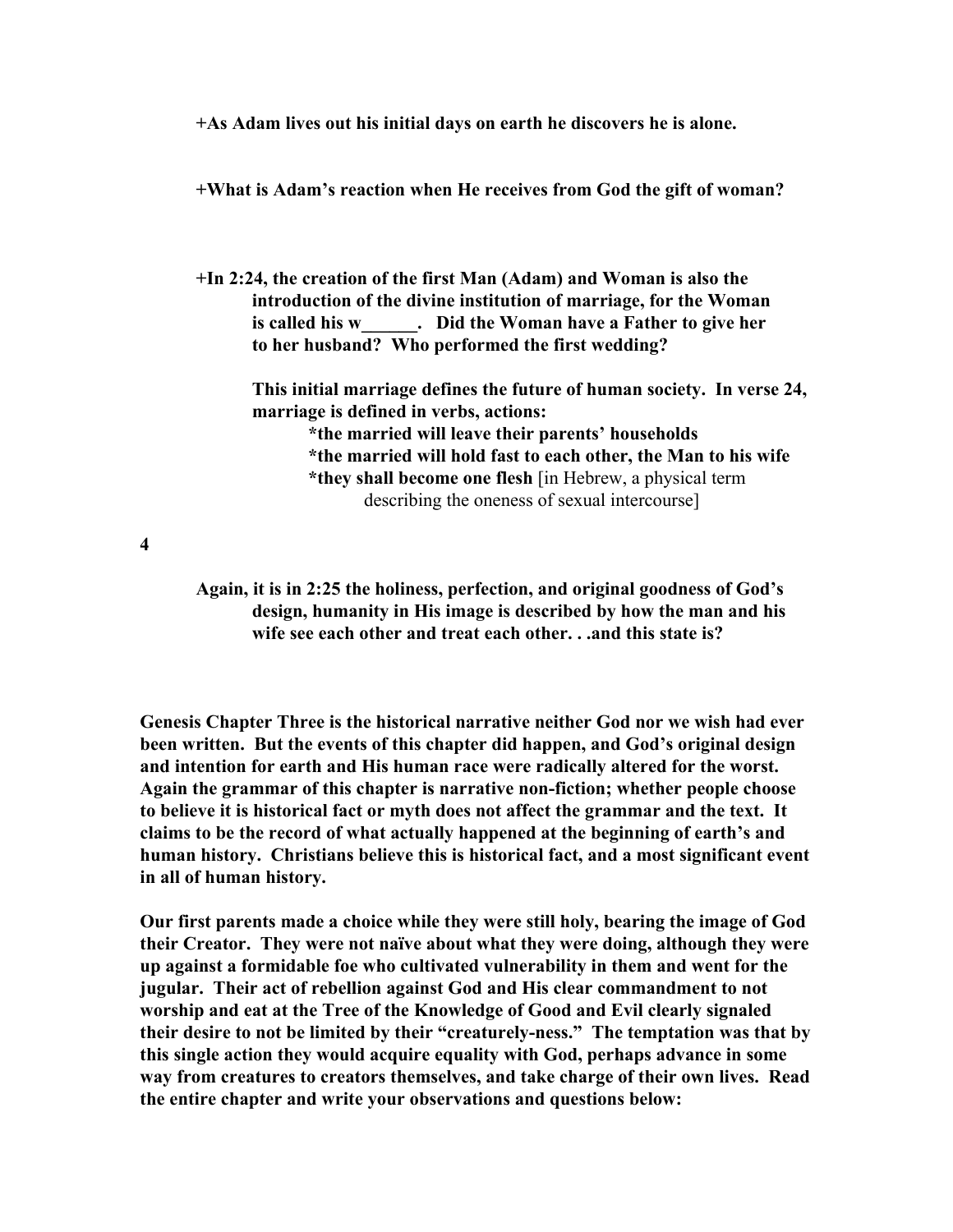**Who in the world is the serpent? (Let the rest of Scriptural revelation inform you and define this personal being known to us as the devil or Satan. . .)**

**The last book in your Bible is Revelation. Look up Revelation 12:9 Here the identity of this ancient 'serpent' is fully revealed at the time of the Ascension of Jesus of Nazareth into heaven; he appears here as a d\_\_\_\_\_\_\_\_\_\_\_\_, and here is also named him as the** ancient s  $\cdots$ , who is called the d  $\cdots$  and S **So we know from God exactly who the serpent in Genesis chapter three verse one. . .is!**

**5**

**Back to the Old Testament in your Bible. Look up Job 1:6-12: The Book of Job is the story of a righteous man of faith, Job, who is blessed by God to be His prophet. Job is also blessed in earthly and material ways with wife, family, wealth, status, and a good reputation. As if out of nowhere he begins to suffer loss like no other man. What is never revealed to Job, but to the reader of the narrative, is that Satan has challenged God, charging him that the gift of faith is only as strong as the glory in which a man lives. God allows His servant Job to suffer horrific losses and personal suffering in this battle between Himself and the Prince of Darkness and Evil. Again the grammar is narrative non-fiction; this really happened! Write down any question you might have after reading this passage.**

**Now we head back to the New Testament to the first four books:**

**Mark 1:23-24 After Jesus' Baptism, the Holy Spirit of God "drove" Jesus to the wilderness (certainly the opposite landscape from the Garden in Eden!) to meet Satan, the old enemy, head to head. Read Matthew 4:1-11 to see how much better Jesus fared than Adam and Eve had.**

Luke 8:12 One of the destructive acts of the devil is to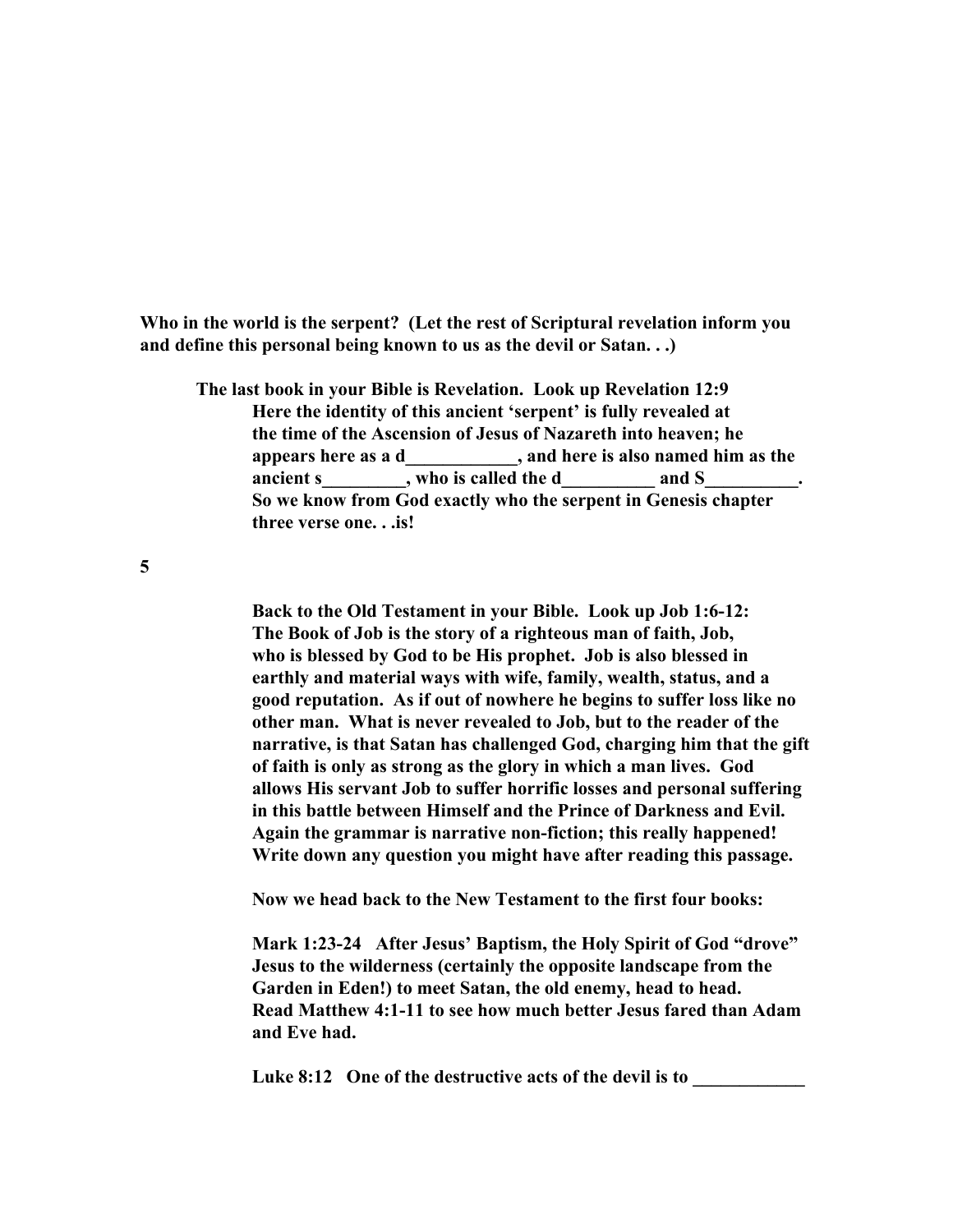**John 8:42-44 Here Jesus, who knows Satan as well as anyone, describes him in the purity of his evil. Of what does Jesus accuse him?**

**John 13:2, 21-30 What was Satan's personal relationship to one of Jesus' own student-disciples, Judas Iscariot?**

**And let's survey a few more passages from New Testament books;**

**Ephesians 6:10-17 How is Satan the personal enemy of every Christian? How do we twenty first century believers contend against him?**

**1 Peter 5:8-9 How does Peter's description of the reality of the existence of the devil shape our taking this doctrine of Scripture seriously?**

**6**

- **1 John 3:8 John calls the devil the original sinner, because he has been sinning from the beginning, the first to conceive of and practice rebellion against God and His commandments. This fallen angel used the gifts God gave him to conceive of everything opposite of God, an ingenious (and purely evil) mental act: God is good; Satan conceived of evil before it ever existed. God is life, Satan death. God is truth; Satan deception. God is spiritual light, Satan spiritual darkness and blindness. And so on. We are up against a formidable foe.**
- **Jude 6 Is Satan alone living and prowling about in the darkness of evil and death? What were Satan and his demonic companions before they were devils?**

**And, finally, with this partial survey of the doctrine of Satan, return to the amazing summary of Satan's life, Revelation 12:3-17. Satan's strength and power are described, the scope of his initial rebellion amounted to perhaps a third of the total population of the created angels. Having failed to kill the Son of God, He must watch as the Son ascends back to heaven to be seated on the throne of all power, the place where Satan longed to sit. At Jesus' Ascension, the angel Michael declares a second war on Satan,**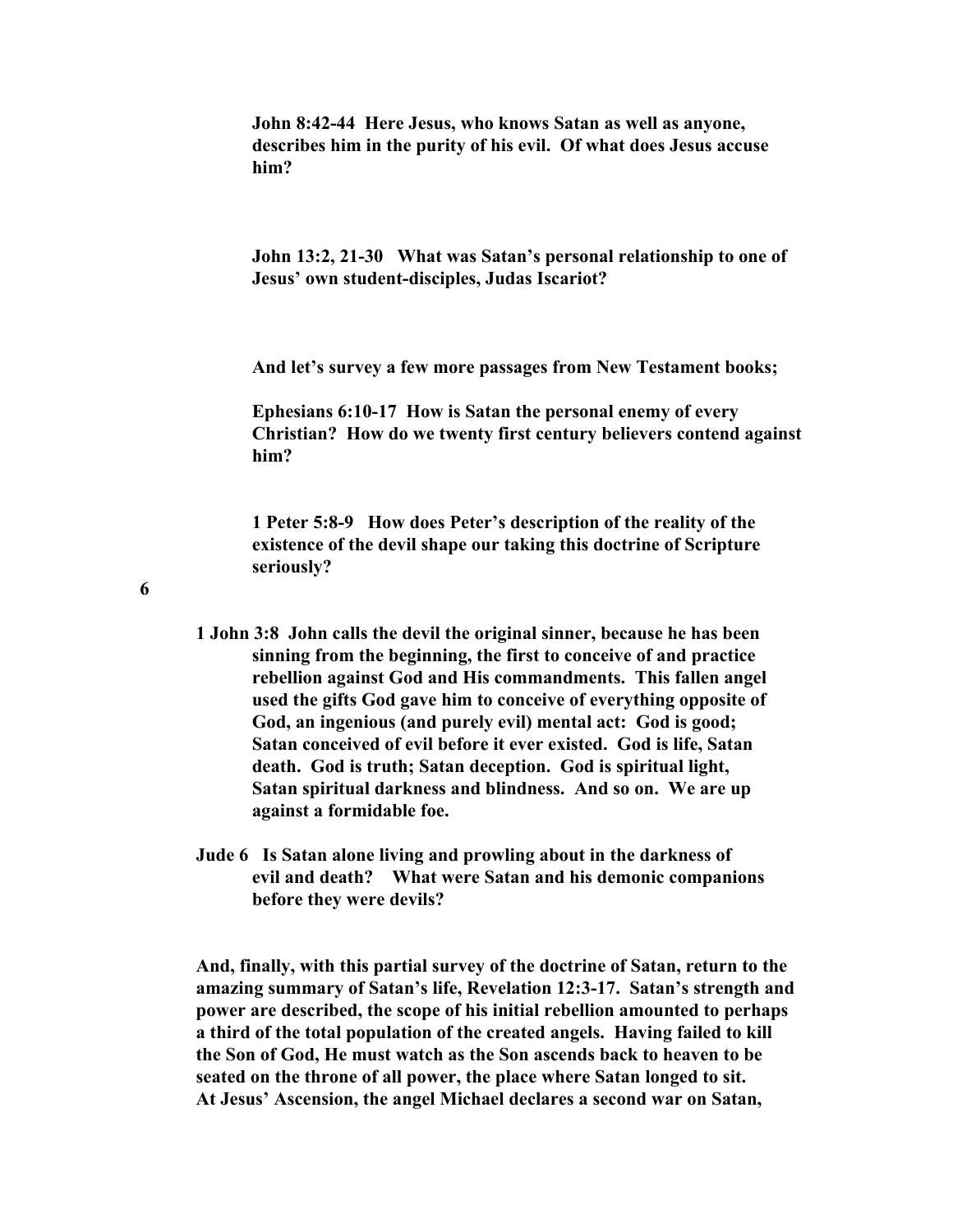**and Satan and his demons are thrown out of heaven forever. And so on. . .**

**Now back to Genesis 3. Read verses 1-7. Describe in detail the methodology of Satan's temptation of Eve and Adam:**

> **List all of his promises and number how many of his promises the devil kept to Eve?**

**Describe the consequences of our First Parents' fall into sin: physical, mental and emotional, spiritual, and in their relationships to God, to each other, and with the world of nature?**

**7**

**Describe the punishments God meted out to:**

**Satan**

**The Woman**

**Adam**

**How do the following verses reveal that, although God's first two children in history have rejected Him and separated themselves from Him, He will choose not to abandon them!**

**Genesis 3:15**

**Genesis 3:20**